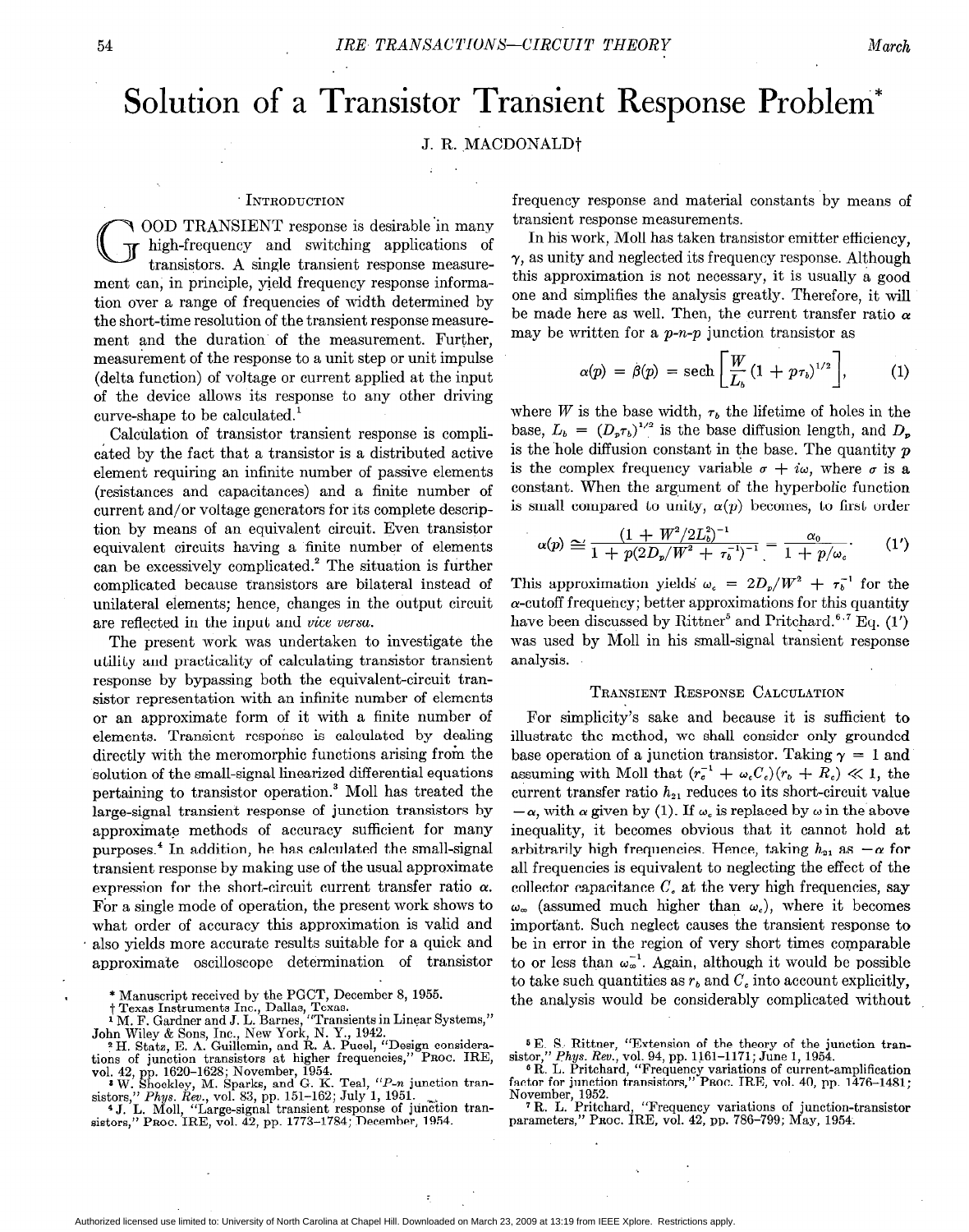an important gain in accuracy in the most significant transient response region defined by  $(5\omega_c)^{-1} < t < (0.3\omega_c)^{-1}$ . Here, therefore, we shall only be concerned with response of a system governed by  $\alpha$  alone. Using Pritchard's more exact results for  $h_{21}$ , more accurate transient response calculations may be carried out when required.

If the transient response of a system to a unit impulse or a unit step applied at its input is known, its response to any other input can be calculated.\* Although either of these responses is sufficient for the above purpose, they emphasize different regions of the time scale differently, and it is therefore worthwhile to calculate them both. We require the change in output current,  $B(t)$ , from the transistor produced by a unit impulse (unity charge) of current applied at  $t = 0$ , or the change in current,  $A(t)$ . arising from a unit step of current applied at the input at  $t = 0$ . As is well known,  $B(t)$  and  $A(t)$  are given by the inverse Laplace transforms of  $-\alpha(p)$  and  $-\alpha(p)/p$ , respectively. For convenience sake, we shall suppress the minus sign.

To yield a basis for comparison, we wish to obtain  $A(t)$ and  $B(t)$  for both the exact  $\alpha(p)$  of (1) and the approximate form (I'). The results for the latter are readily found from tables' to be

$$
B_{a}(t) = (2D_{p}/W^{2})e^{-(2W/\pi L_{b})^{2}\tau}e^{-8\tau/\pi^{2}}, \qquad (2)
$$

$$
A_{\rho}(t) = [1 + W^2/2L_b^2]^{-1} \{1 - e^{-(2W/\pi L_b)^2 \tau} e^{-8\tau/\pi^2} \}, \qquad (3)
$$

where we have introduced the new time variable  $\tau = D_p(\pi/2W)^2 t$  for later convenience. It will be noted that the ratio of the two exponential time constants in the above equations is  $W^2/2L_b^2$ , which will be considerably less than unity for a good transistor. For many practical purposes, the first exponential term may therefore be set equal to unity.

Calculation of  $B(t)$  and  $A(t)$  from the exact expression for  $\alpha(p)$  is somewhat more complicated but follows the usual treatment of a meromorphic function.<sup>9</sup> The function. either  $\alpha(p)$  or  $p^{-1}\alpha(p)$ , is first written as an infinite product in terms of the roots of its denominator. Then, the infinite product is rewritten in terms of an infinite series of partial fractions involving these roots. The inverse Laplace transform of each of these fractions is easily carried out, yielding the final result as an infinite series of exponentials. For the present case, we find

$$
B_{\bullet}(t) = (\pi D_{p}/W^{2})e^{-(2W/\pi L_{b})^{2}\tau} \sum_{0}^{\infty} (-1)^{n}(2n+1)e^{-(2n+1)^{2}\tau},
$$
\n(4)

$$
A_{\epsilon}(t) = \text{sech}(W/L_{b})
$$
  
 
$$
- (4/\pi)e^{-(2W/\pi L_{b})^{2}r} \sum_{0}^{\infty} \frac{(-1)^{n}(2n+1)e^{-(2n+1)^{2}r}}{\left(\frac{2W}{\pi L_{b}}\right)^{2} + (2n+1)^{2}}.
$$
 (5)

8 Gardner and Barnes, op. cit., pp. 234, 262.

 $^{\circ}$  Gardner and Barnes, op.  $cit., p. 241.$ 

These results may also be expressed in terms of Jacobian theta functions<sup>10</sup> and evaluated from tables when available. Since the series are very rapidly convergent even for  $\tau = 0.1$ , it is easiest to sum them directly, however.

Before comparing  $(2)$ ,  $(4)$ ,  $(3)$ , and  $(5)$  in detail, several facts are immediately obvious. First,  $B_q(0) = 2D_p/W^2$ . while  $B_{\epsilon}(0)$ , the exact result, is zero. Second,  $\lim \tau \to \infty$  $[B_{\epsilon}(\tau)/B_{a}(\tau)] = (\pi/2)e^{-0.1894\tau}$ . Thus, the final decay of the exact impulse response is somewhat more rapid than that of the approximate response. Next,  $A_{\epsilon}(0)$  equals  $A_{\alpha}(0)$ , since the series in (5) with  $\tau = 0$  may be shown to sum to sech  $(W/L<sub>b</sub>)$ . Finally,  $A<sub>a</sub>(\infty)$  and  $A<sub>a</sub>(\infty)$  are somewhat unequal unless  $W^2/2L_b^2$  is vanishingly small.

It may also be noted that the complete zero-order exponential decay constant occurring in  $A_{\epsilon}$  and  $B_{\epsilon}$  is  $(\tau/t)[1 + (2W/\pi L_b)^2] = \tau_b^{-1} + (\pi/2)^2 D_r/W^2$ . This quantity is the exact zero-order  $\alpha$ -cut-off radial frequency  $\omega_c$  and may be compared to the previous approximate result where 2 appeared instead of  $(\pi/2)^2 = 2.4674$ . With the omission of the  $\tau_b^{-1}$  term, Pritchard and Rittner obtained by a different method approximately the present result, but with 2.434 instead of 2.4674. The exact zeroorder (lowest)  $\alpha$  cut-off frequency  $f_c^0$  may now be written as

$$
f_e^0 = \omega_e^0 / 2\pi = (2\pi \tau_b)^{-1} + \pi D_p / 8W^2
$$
  
= 0.1592  $\tau_b^{-1} + 0.3927 D_p / W^2$ . (6)

The first term, arising from recombination, will usually be negligible in a high- $\alpha_0$  transistor.

The above calculation of  $\omega$ , by taking it as the smallest exponential decay constant appearing in the transient response is not exactly equivalent to the usual definition of this quan\_tity determined from the relation  $\alpha_0/|\alpha(\omega_0)| = \sqrt{2}$ . The difference arises from the fact that the transient response actually involves an infinite number of time constants. This is our reason for denoting the above cut-off frequency as the "zero-order" value. It depends on  $\alpha_0$  implicitly through the relation  $\alpha_0$  = sech  $(W/L_i)$ . Using this relation, the zero-order  $\alpha$  cutoff radial frequency may be written

$$
\omega_{c}^{0} = [(\pi/2)^{2} + (\mathrm{sech}^{-1} \alpha_{0})^{2}](D_{p}/W^{2}). \tag{7}
$$

In this form, its dependence on  $\alpha_0$  is evident. For convenience, the magnitude of the term in square brackets is presented, for three values of  $\alpha_0$ , in the third column of Table I. These results may be compared with the similar dependence of the conventional  $\alpha$  cutoff frequency on  $\alpha_0$  (or  $\beta_0$ ) given by Pritchard.<sup>7</sup>

Fig. 1 is a log-log comparison of the exact and approximate transient response for the limiting case  $\alpha_0 = 1$ . The approximate curves are those dotted. The impulse response curves are normalized as shown. It will be noted that the deviations between the exact and approximate curves are largest for small values of  $\tau$ . Figs. 2 and 3 present the

lo E. T. Wittaker and G. N. Watson, "A Course of Modern Analysis," Cambridge University Press, Cambridge, England, 1935.

D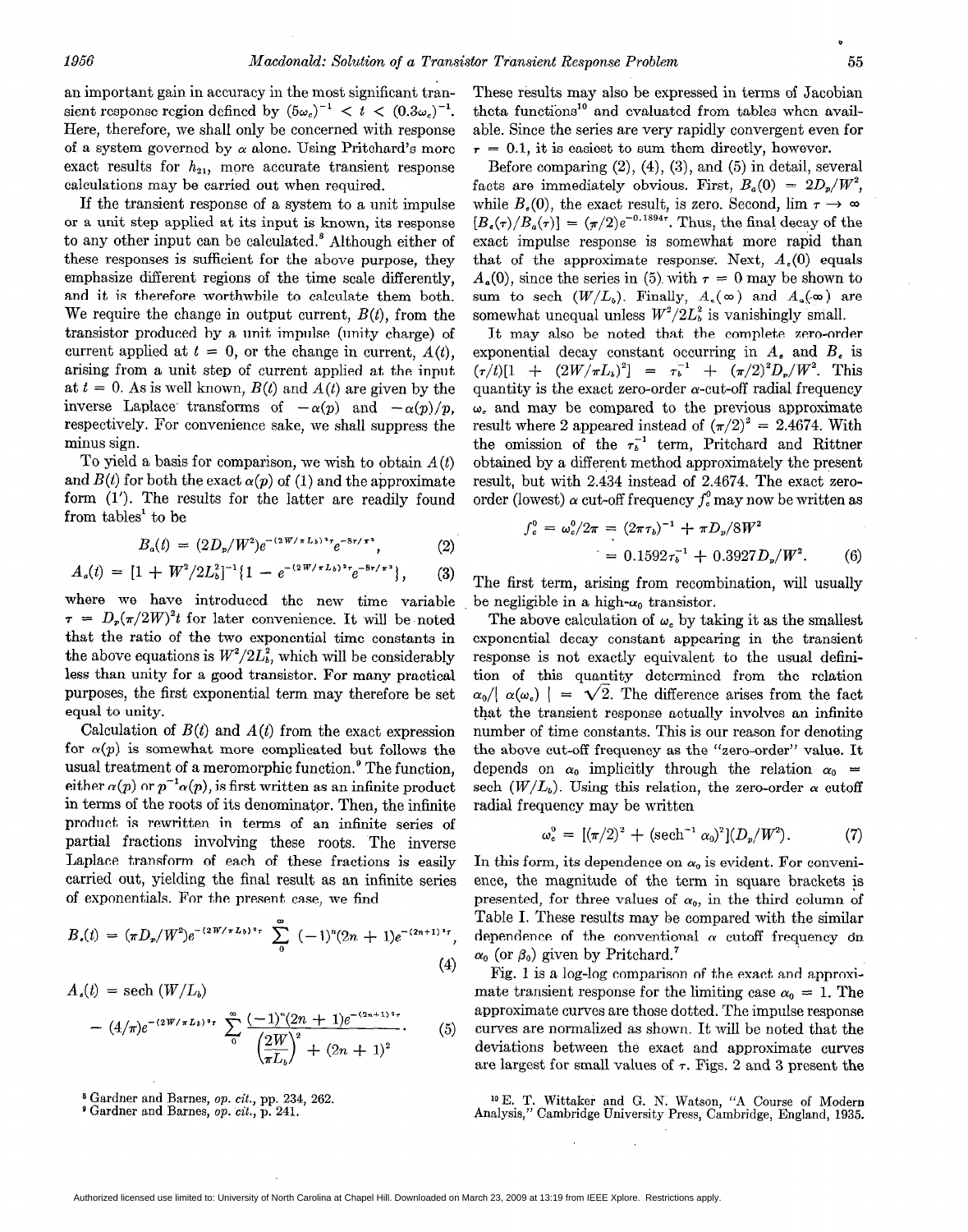**I** he I otal Instantaneous Power Output  $\Psi(t; 0)$  [See (55)] Writin

Setting  $\tau=0$  in (14) gives, in the notation of this example

$$
\Psi(t; 0) = 4 \int_0^t \phi_\alpha(t - x; x) \psi(x) dx.
$$
 (105)

Substituting (103) and (104) in (105) we find, on performing the integration,

$$
\Psi(t; 0) = \frac{w_{00}}{4} \alpha \beta \left\{ \frac{1}{\alpha + \beta} \left[ 1 - e^{-(\alpha + \beta)t} \right] + \frac{e^{-2\alpha t}}{\alpha - \beta} \left[ 1 - e^{-(\beta - \alpha)t} \right] \right\}
$$
(106)

$$
\rightarrow \frac{w_{00}}{4} \cdot \frac{\alpha \beta}{\alpha + \beta} \quad \text{as} \quad t \rightarrow \infty. \tag{107}
$$

## A Solution of the Integral Equation for  $\psi(x)$

In this section we assume a system of the form shown in Fig. 5. Then in line with the previous discussion, we interpret (105) as an integral equation for  $\psi(x)$ . It is assumed here that  $\Psi(t; 0)$  is the known function. In practice it is very easily measured. We now proceed to find the exact solution of (105) for a  $\phi(t; x)$  appropriate to the system of Fig. 5.



We write (105) in the form (dropping the subscript  $\alpha$  on  $\phi$ )

$$
\Psi(t; 0) = \int_0^t \psi(x) \{ 4\phi(t - x; x) \} dx. \qquad (108)
$$

Differentiate both sides partially with respect to  $t$  and denote partial differentiation by primes; thus

$$
\Psi'(t; 0) = \int_0^t \psi(x) \{ 4\phi'(t - x; x) \} dx \qquad (109)
$$

as 
$$
\phi(0; x) = 0
$$
 by (24). (110)

But from (104) we have

$$
4\phi(t-x; x) = \alpha e^{-\alpha x} \big[ 1 - e^{-2\alpha(t-x)} \big] \qquad (111)
$$

and thus

$$
4\phi'(t-x;\,x)\,=\,\alpha e^{-\alpha x}\cdot 2\alpha e^{-2\alpha(t-x)}.\qquad\qquad(112)
$$

Substituting (112) in (109) gives

$$
\Psi'(t; 0) = \int_0^t \left\{ \alpha e^{-\alpha x} \psi(x) \right\} \cdot \left\{ 2\alpha e^{-2\alpha(t-x)} \right\} dx. \tag{113}
$$

$$
f(x) = \alpha e^{-\alpha x} \psi(x) \tag{114}
$$

$$
g(x) = 2\alpha e^{-2\alpha x} \tag{115}
$$

it is easily seen that (113) may be written in the form

ot a convolution integral. Thus  
\n
$$
\Psi'(t; 0) = \int_0^t f(x)g(t-x)dx.
$$
\n(116)

This equation is readily solved by the Laplace transform method. We define a function  $g^*(t)$  such that

$$
L_p\{g^*(t)\} = \frac{1}{pL_p\{g(t)\}}\,. \tag{117}
$$

It is then easy to show that the solution of (116) is

$$
f(t) = \int_0^t g^*(t-x) \left\{ \frac{\partial}{\partial x} + \delta_1(x) \right\} \Psi'(x;0) dx \qquad (118)
$$

where  $\delta_1(x)$  is the one-sided impulse function such that

$$
\int_0^\infty \delta_1(x) dx = 1. \tag{119}
$$

We may rewrite (118) in the more convenient form

$$
f(t) = g^*(t)\Psi'(0; 0) + \int_0^t g^*(t-x)\Psi''(x; 0)dx. \quad (120)
$$

Now using (115) we have:

$$
L_p\{g(t)\} = \int_0^t 2\alpha e^{-2\alpha t} \cdot e^{pt} dt
$$

$$
= \frac{2\alpha}{p+2\alpha} \tag{121}
$$

and thus form (117)

$$
L_p\{g^*(t)\} = \frac{p+2\alpha}{2\alpha p} = \frac{1}{2\alpha} + \frac{1}{p},
$$
 (122)

and hence we find

$$
g^*(t) = \frac{1}{2\alpha} \delta_1(t) + 1, \quad t > 0.
$$
 (123)

Using (123) in (120) we have

$$
f(t) = \left\{1 + \frac{1}{2\alpha}\delta_1(t)\right\}\Psi'(0, 0)
$$

$$
+ \int_0^t \left\{1 + \frac{1}{2\alpha}\delta_1(t - x)\right\}\Psi''(x; 0) dx \qquad (124)
$$

$$
= \left\{1 + \frac{1}{2\alpha}\delta_1(t)\right\}\Psi'(0, 0) + \frac{1}{2\alpha}\Psi''(t; 0) + \int_0^t \Psi''(x; 0)dx
$$
\n(125)

Authorized licensed use limited to: University of North Carolina at Chapel Hill. Downloaded on March 23, 2009 at 13:19 from IEEE Xplore. Restrictions apply.